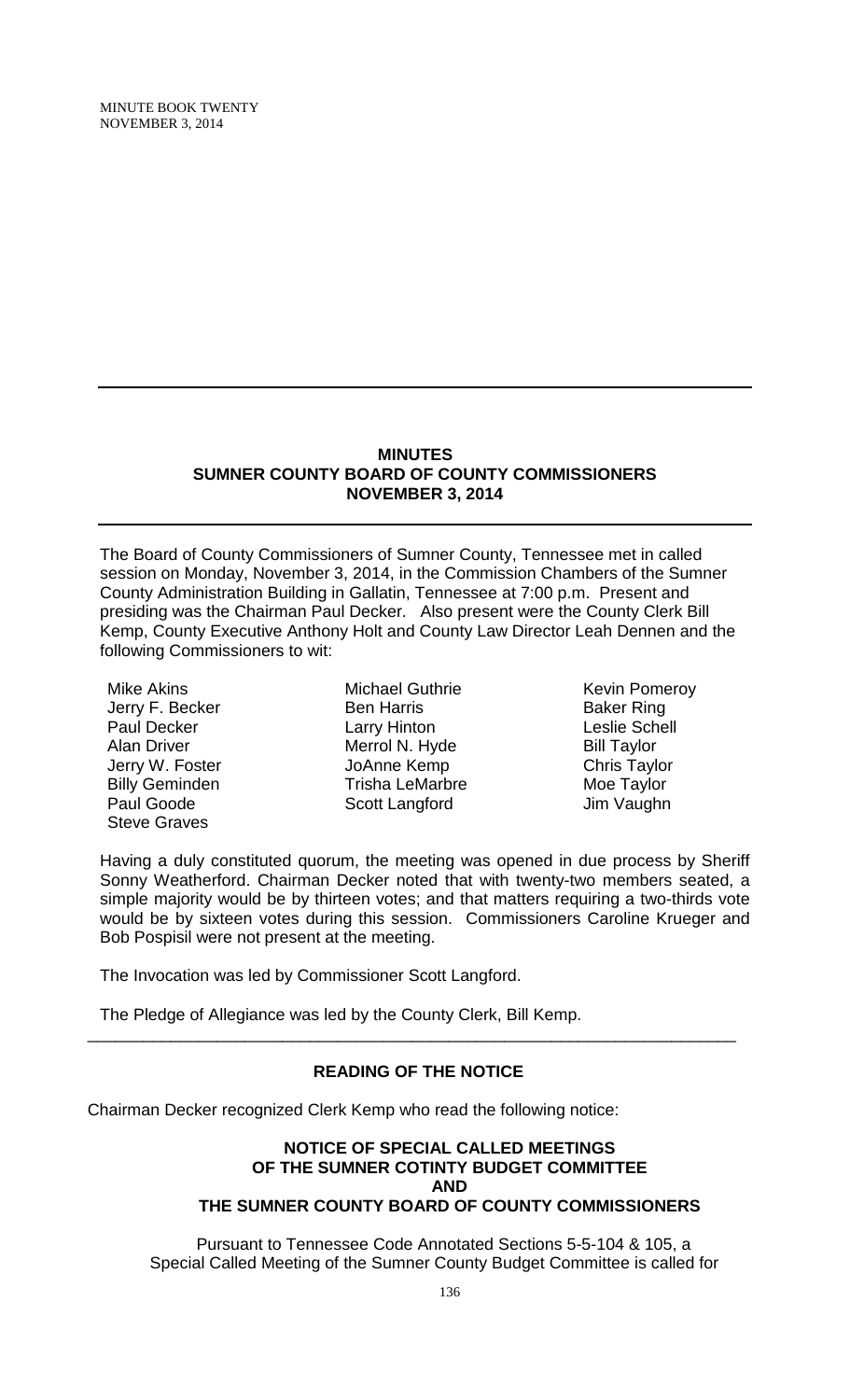Monday, November 31 2014 at 6:00 p.m. (local time) at the Sumner County Administration Building, Commission Chambers, 355 North Belvedere Drive, Gallatin, Tennessee 37066; and

 A Special Called Meeting of the Sumner County Board of County Commissioners is called for Monday, November 3, 2014 at 7:00 p.m. (local time) at the Sumner County Administration Building, Commission Chambers, 355 North Belvedere Drive, Gallatin, Tennessee 37066. The purpose of both special called meetings is to discuss, consider and possibly vote on the following:

(1) Adoption of the 2014Tax Rate; and

(2) Funding for the Airport Authority grant match of up to \$182,000.00.

 The County Executive Anthony Holt and Paul Decker, Chairman of the County Commission, have called this special meeting.

 Anyone having an interest, desiring to comment, or ask questions concerning the above referenced topics is invited to attend these meetings.

THIS NOTICE EXECUTED AND DATED THIS 22 DAY OF OCTOBER, 2014

**\_\_\_\_\_\_\_\_\_\_\_\_\_\_\_\_\_\_\_\_\_\_\_\_\_\_\_\_\_\_\_\_\_\_\_\_\_\_\_\_\_\_\_\_\_\_\_\_\_\_\_\_\_\_\_\_\_\_\_\_\_\_\_**

Bill Kemp, Sumner County Clerk

# **RECOGNITION OF THE PUBLIC**

 Chairman Decker opened the floor to allow the public to speak concerning any matter on the agenda. With no one wishing to speak, recognition of the public was closed.

\_\_\_\_\_\_\_\_\_\_\_\_\_\_\_\_\_\_\_\_\_\_\_\_\_\_\_\_\_\_\_\_\_\_\_\_\_\_\_\_\_\_\_\_\_\_\_\_\_\_\_\_\_\_\_\_\_\_\_\_\_\_\_\_\_\_\_\_\_

Chairman Decker recognized David Lawing, County Finance Director, who gave a presentation outlining the growing capital needs, County initiatives, operating funds in relationship to corresponding revenue and funding challenges. Mr. Lawing recommended a tax rate increase of \$2.50 to bring funding disparities to a more manageable level. Chairman Decker opened the floor to questions.

The tax increase would create the following additional resources annually:

| Capital Improvements      | \$7,058,263.00 |
|---------------------------|----------------|
| <b>School Initiatives</b> | \$6,833,129.00 |
| <b>County Initiatives</b> | \$2,335,780.00 |

Without objection, Chairman Decker recognized County Executive Anthony Holt who spoke to economic development initiatives costing \$20 million and the exposition center costing \$1 million. Mr. Holt stated proposals would be forthcoming on the economic stimulus initiatives.

Commissioner MoeTaylor called for a point of order, requesting that commissioners not be referred to by name during discussion.

Commissioner Goode moved, seconded by Commissioner LeMarbre, to accept the certified tax rate of \$2.0807.

The electronic vote was recorded in the following manner:

| <b>Akins</b> | M. Taylor     | N | Geminden |  |
|--------------|---------------|---|----------|--|
| Hinton       | <b>Driver</b> |   | Graves   |  |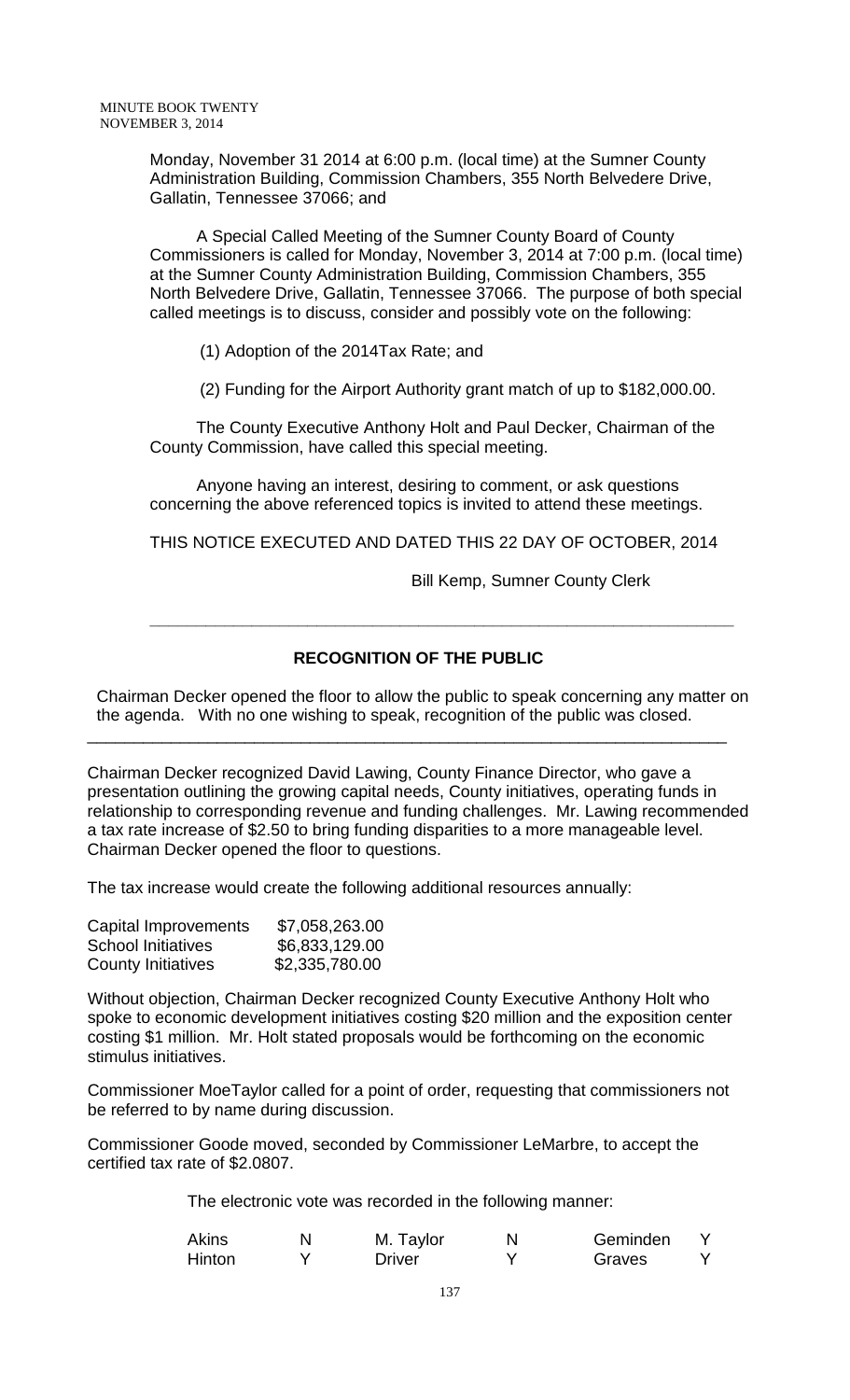| Foster                |   | Schell           |       |        | <b>Harris</b> |   |
|-----------------------|---|------------------|-------|--------|---------------|---|
| Ring                  | Y | Pomeroy          |       |        | Vaughn        | N |
| Kemp                  | Y | LeMarbre         |       | v      | Decker        |   |
| Hyde                  |   | <b>Becker</b>    |       | v      | C. Taylor     |   |
| Goode                 |   | <b>B.</b> Taylor |       |        | Langford      | v |
| Guthrie               |   |                  |       |        |               |   |
| <b>CERTIFIED-RATE</b> |   | Yes: 19          | No: 3 | Abs: 0 | 08:45 PM      |   |

Chairman Decker declared the motion to accept the certified tax rate approved by the body.

Chairman Decker recognized Commissioner Vaughn who make a point of order that the Commission was outside the call as it had, in his view, adopted the 2014 tax rate with the previous vote.

County Law Director Leah Dennen disagreed with Commissioner Vaughn's statement and said the call was accurate. She noted that the intent to raise the tax rate had been noticed properly, as well.

Commissioner Goode moved, seconded by Commissioner Pomeroy, to take the recommendation of Mr. Lawing to increase the tax rate to \$2.50.

Commissioner Moe Taylor moved, seconded by Commissioner Vaughn, to table the matter.

The electronic vote was recorded in the following manner:

|   | M. Taylor        |   | Geminden      | N |
|---|------------------|---|---------------|---|
| N | <b>Driver</b>    | N | Graves        |   |
| N | <b>Schell</b>    | N | <b>Harris</b> |   |
| N | Pomeroy          | N | Vaughn        |   |
| N | LeMarbre         | N | Decker        | N |
| Y | <b>Becker</b>    | N | C. Taylor     | N |
| N | <b>B.</b> Taylor | N | Langford      | N |
| N |                  |   |               |   |
|   |                  |   |               |   |
|   |                  |   |               |   |

TABLE Yes: 6 No: 16 Abs: 0 08:51 PM

Chairman Decker declared the motion to table failed to pass.

Commissioner Chris Taylor moved, seconded by Commissioner LeMarbre, moved to call for the question.

The electronic vote was recorded in the following manner:

| <b>Akins</b>    | Y |               | M. Taylor        | Y      | Geminden      | N |
|-----------------|---|---------------|------------------|--------|---------------|---|
| Hinton          | Y | <b>Driver</b> |                  | Y      | Graves        |   |
| Foster          | Y | Schell        |                  | Y      | <b>Harris</b> |   |
| Ring            | N |               | Pomeroy          | Y      | Vaughn        | Y |
| Kemp            | Y |               | LeMarbre         | Y      | Decker        | N |
| Hyde            | N | <b>Becker</b> |                  | N      | C. Taylor     |   |
| Goode           | Y |               | <b>B.</b> Taylor | Y      | Langford      | Y |
| Guthrie         | Y |               |                  |        |               |   |
| <b>QUESTION</b> |   | Yes: 17       | No: 5            | Abs: 0 | 09:42 PM      |   |

Chairman Decker declared the motion to end debate passed by the body with the necessary two-thirds vote.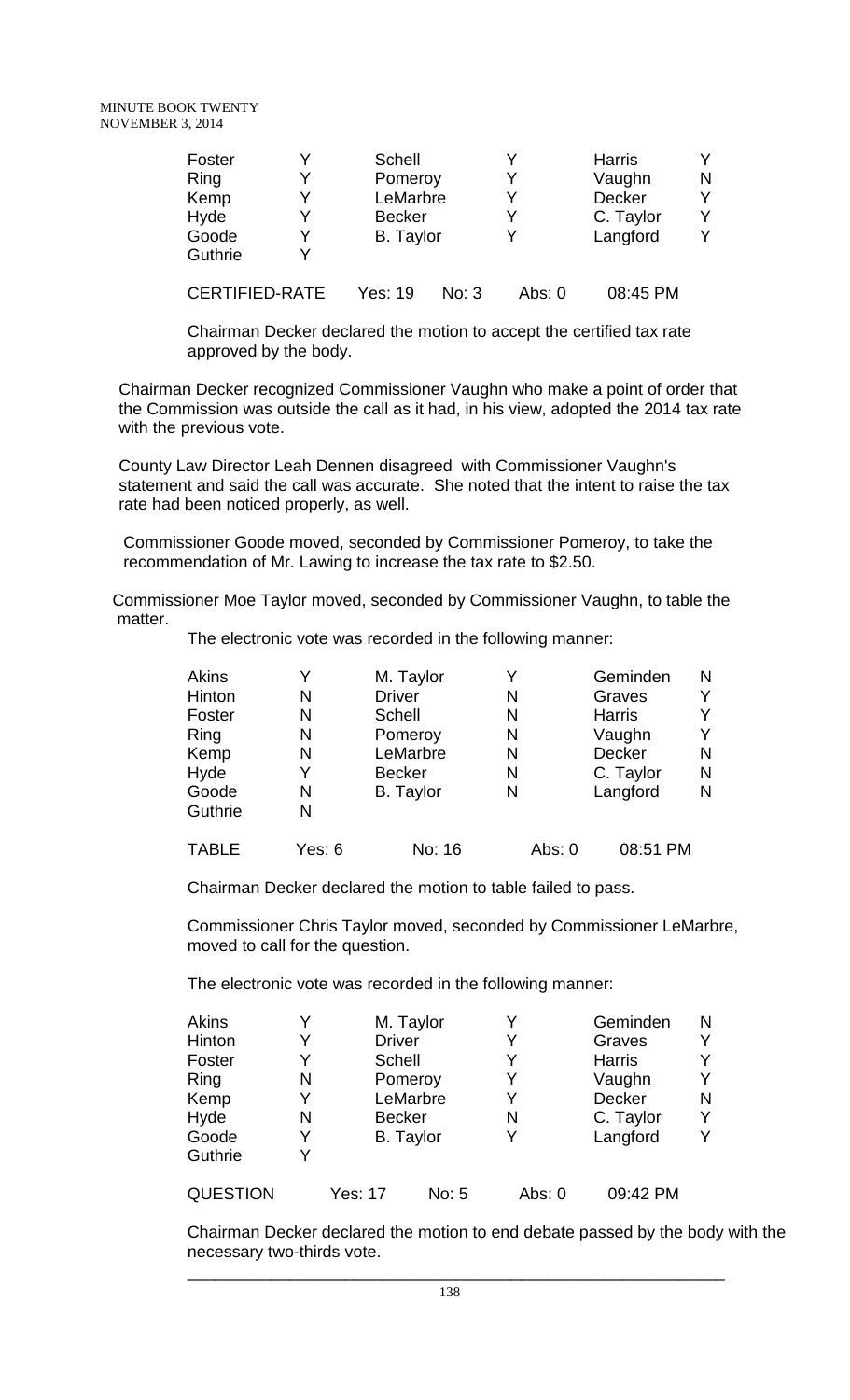Ms. Dennen requested a clarification of the property tax allocation. The allocation was as distributed to commissioners that evening in Mr. Lawing's Memorandum, II. Recommended Rate, Page 2. as follows:

|                        |    | State Certified<br>Rate |               | Recommended |               |
|------------------------|----|-------------------------|---------------|-------------|---------------|
| Fund                   |    |                         |               | Rate        | Change        |
|                        |    |                         |               |             |               |
| General                | \$ | 0.4903                  | <sup>\$</sup> | $0.551$ I   | 0.0608<br>\$. |
| General Debt Service   |    | 0.1735                  |               | 0.3542      | 0.1807        |
| Highway/Public Works   |    | 0.0173                  |               | 0.0173      |               |
| General Purpose School |    | 1.2764                  |               | 1.4539      | 0.1775        |
| Capital Projects       |    | 0.1232                  |               | 0.1235      | 0.0003        |
| Total                  | \$ | 2.0807                  | <sup>\$</sup> | 2.5000      | S<br>0.4 193  |

The electronic vote on the tax rate was recorded in the following manner:

| <b>Akins</b> | N |                  | M. Taylor | N        | Geminden      | Y |
|--------------|---|------------------|-----------|----------|---------------|---|
| Hinton       | N | <b>Driver</b>    |           | Y        | Graves        | N |
| Foster       | V | Schell           |           | Y        | <b>Harris</b> | N |
| Ring         | Y | Pomeroy          |           | Y        | Vaughn        | N |
| Kemp         | V |                  | LeMarbre  | Y        | <b>Decker</b> | Y |
| Hyde         | N | <b>Becker</b>    |           | Y        | C. Taylor     | Y |
| Goode        | Y | <b>B.</b> Taylor |           | Y        | Langford      | Υ |
| Guthrie      |   |                  |           |          |               |   |
| TAX-RATE1    |   | Yes: 15          | No: 7     | Abs: $0$ | 09:44 PM      |   |

Chairman Decker declared the tax rate approved by the body. The resulting resolution was prepared as follows:

### **1411S-01 A RESOLUTION FIXING THE TAX LEVY IN SUMNER COUNTY, TENNESSEE FOR THE FISCAL YEAR BEGINNING JULY 1, 2014 AND ENDING JUNE 30, 2015**

**WHEREAS,** notification was made of the intent to exceed the certified tax rate in the Sumner County newspapers of general circulation on October 22 and October 31, 2014 and by placement on the county website on October 24, 2014; and

**WHEREAS,** in order to get tax notices out to our citizens, a special meeting of this body was called by the County Executive and Commission Chairman and noticed by the County Clerk on October 22, 2014; and

**THEREFORE BE IT RESOLVED** that this body accepts the neutral certified tax rate of 2.0807 as set by the tax assessor; and

**BE IT FURTHER RESOLVED** by the Sumner County Board of County Commissioners meeting in special session on this the 3rd day of November 2014, that the property tax rate for Sumner County, Tennessee for the fiscal year beginning July 1, 2014 and ending June 30, 2015 shall be \$2.50 on each \$100 of taxable property, which is to provide revenue for each of the following funds and otherwise conform to the following levies; and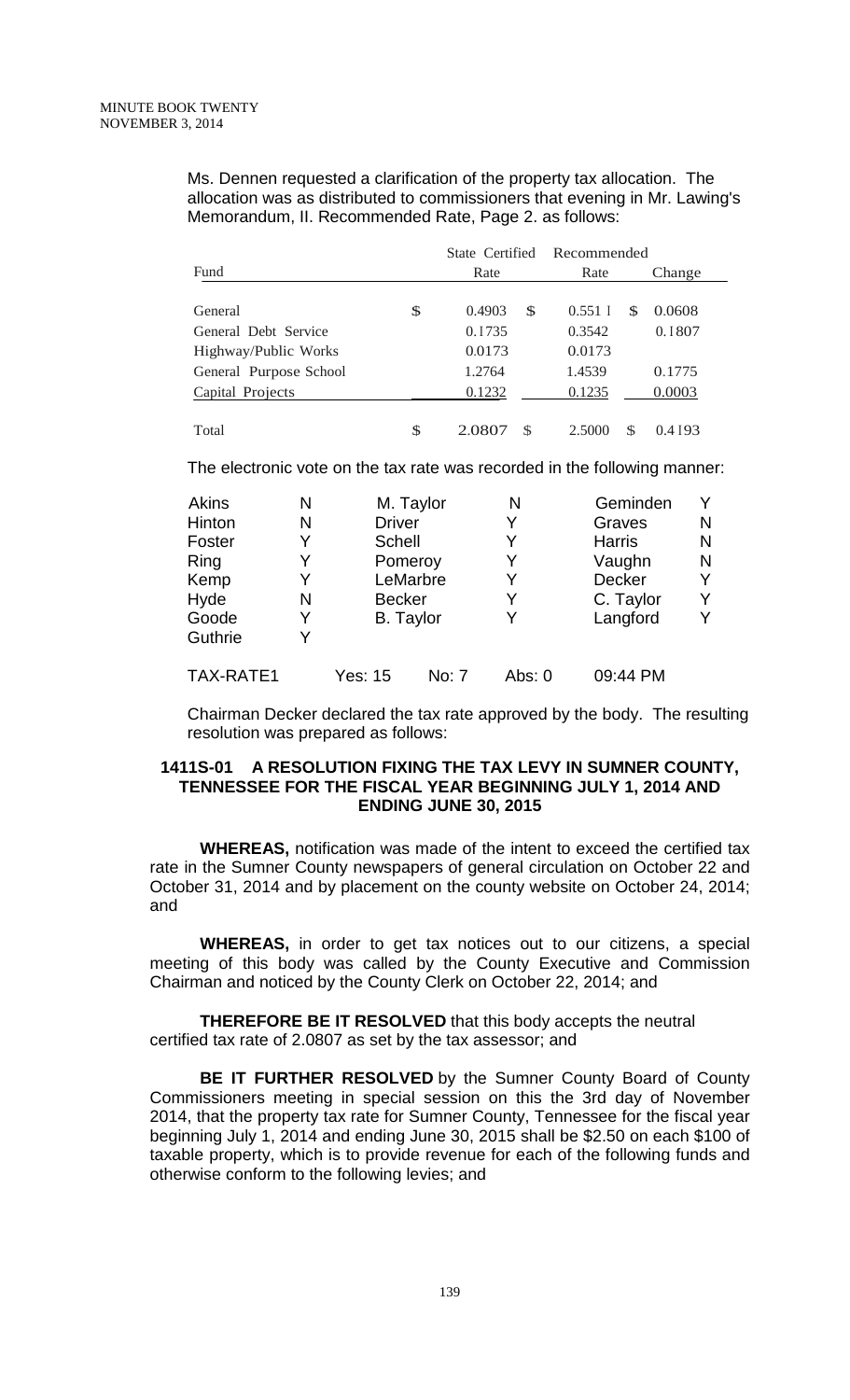| Fund                        | <b>Tax Rate</b> | Percentage |
|-----------------------------|-----------------|------------|
| <b>General</b>              | 0.5511          | 22.04%     |
| <b>General Debt Service</b> | 0.3542          | 14.17%     |
| <b>Highway/Public Works</b> | 0.0173          | 0.69%      |
| General Purpose School      | 1.4539          | 58.16%     |
| <b>Capital Projects</b>     | 0.1235          | 4.94%      |
| Total                       | \$2.50          | 100.00%    |

**BE IT FURTHER RESOLVED** that the County Trustee shall reflect the property tax rate upon receipts used in collecting property taxes; and

**BE IT FURTHER RESOLVED** that all resolutions of the County Board of Commissioners of Sumner County, Tennessee which are in conflict with this resolution are hereby repealed; and

**BE IT FURTHER RESOLVED** that this resolution shall take effect from and after its passage, and its provisions shall be in force from and after July 1, 2014, the public welfare requiring it; and

**BE IT FURTHER RESOLVED** that this body hereby amends local revenues as presented in the attached.

\_\_\_\_\_\_\_\_\_\_\_\_\_\_\_\_\_\_\_\_\_\_\_\_\_\_\_\_\_\_\_\_\_\_\_\_\_\_\_\_\_\_\_\_\_\_\_\_\_\_\_\_\_\_\_\_\_\_\_\_\_\_\_\_

Commissioner Goode moved, seconded by Commissioner Foster, to approve the following resolution:

#### **1411S-02A RESOLUTION APPROPRIATING \$182,000.00 TO THE AIRPORT AUTHORITY FOR A GRANT MATCH**

**BE IT RESOLVED** by the Sumner County Board of County Commissioners meeting in special session on this the  $3<sup>rd</sup>$  day of November, 2014 that this body does hereby appropriate \$182,000.00 to the Airport Authority from the unassigned fund balance for the grant match set forth in the attached documentation; and

**BE IT FURTHER RESOLVED** that if possible, the fund balance can be reimbursed from a future bond funds.

\_\_\_\_\_\_\_\_\_\_\_\_\_\_\_\_\_\_\_\_\_\_\_\_\_\_\_\_\_\_\_\_\_\_\_\_\_\_\_\_\_\_\_\_\_\_\_\_\_\_\_\_\_\_\_\_\_\_\_\_\_\_\_\_

Mr. Lawing recommended that when the Commission issues bonds within six months possibly, the unassigned fund balance could be reimbursed.

After discussion, the maker of the motion and the seconder agreed to incorporate into the motion that the appropriation from the fund balance be reimbursed at a later time.

Commissioner Hinton moved for the question, which was seconded by Commissioner Guthrie. The motion and seconded were withdrawn.

The electronic vote was recorded in the following manner:

| <b>Akins</b> | M. Taylor        | А | Geminden      |   |
|--------------|------------------|---|---------------|---|
| Hinton       | <b>Driver</b>    | V | Graves        |   |
| Foster       | Schell           | v | <b>Harris</b> |   |
| Ring         | Pomeroy          |   | Vaughn        | Y |
| Kemp         | LeMarbre         |   | <b>Decker</b> | Y |
| Hyde         | <b>Becker</b>    |   | C. Taylor     | Y |
| Goode        | <b>B.</b> Taylor |   | Langford      | v |